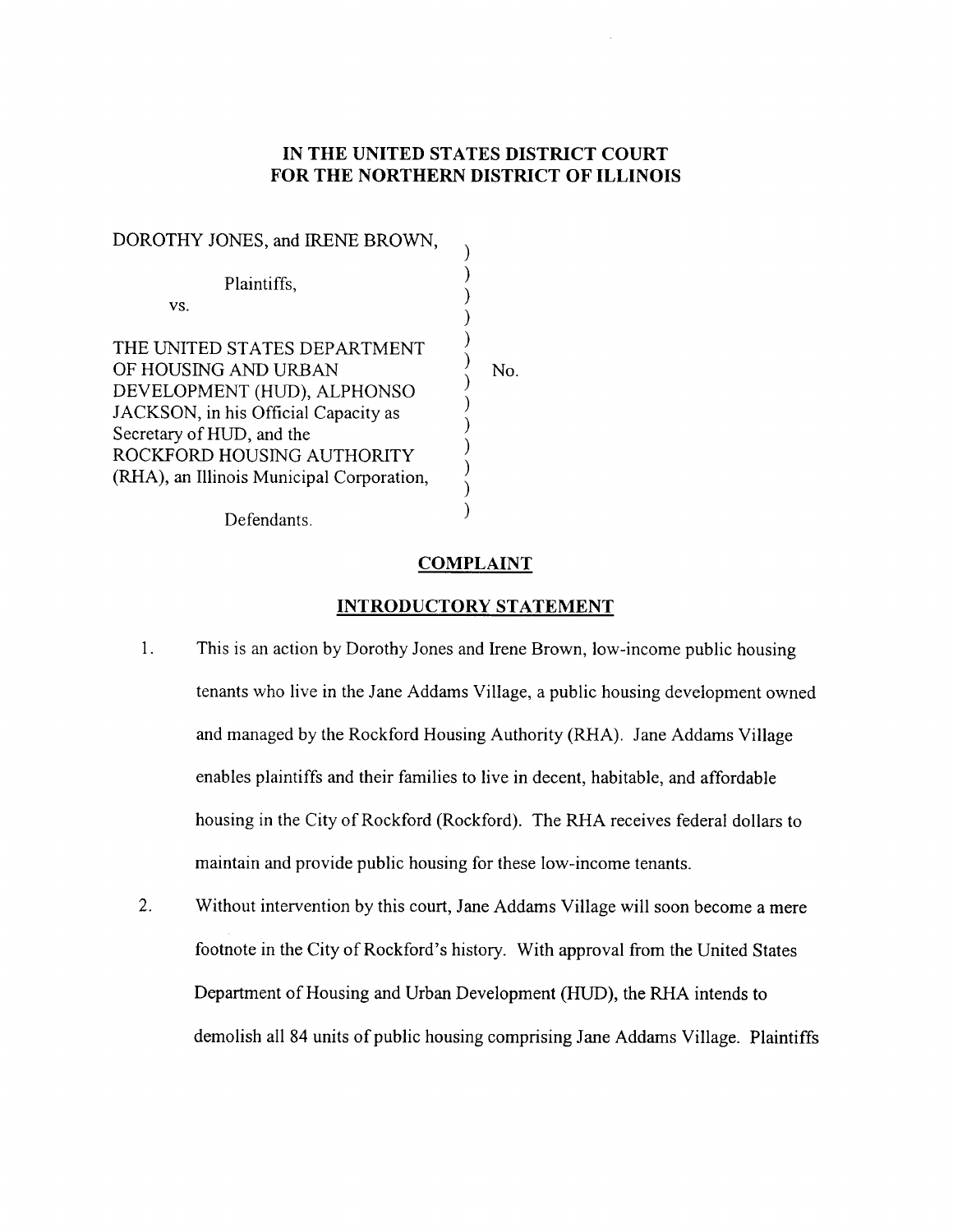will be displaced from their homes in this gentrifying community and moved into principally poverty concentrated and racially segregated parts of Rockford.

- 3. HUD's approval of the RHA's application to demolish Jane Addams contravenes federal law, by allowing the RHA to ignore federally mandated statutory and regulatory requirements that must be met before a local housing authority may demolish federal public housing. (Hereinafter HUD and the RHA may be collectively referred to as "defendants.")
- 4. Defendants' actions violate their statutory and regulatory duties, including Section 18 of the United States Housing Act of 1937 (Section 18) and its implementing regulations, Title VIII of the Civil Rights Act of 1968 (the Fair Housing Act), its executive orders and implementing regulations, the Quality Housing and Work Responsibility Act of 1998, and the Administrative Procedure Act.
- 5. Plaintiffs are faced with an imminent threat of irreparable harm. Plaintiffs seek declaratory and injunctive relief from this Court to end defendants' unlawful demolition of Jane Addams Village.

## **JURISDICTION**

- 6. This court has jurisdiction over Plaintiffs' claims under 28 U.S.C. § 1331 (2007) (federal question), 42 U.S.C. § 3613 (2005) (fair housing), and 5 U.S.C. § 704 (2005) (authorizing judicial review of final agency actions.)
- 7. Plaintiffs seek declaratory and injunctive relief against the defendants, pursuant to 28 U.S.C. §§ 2201, 2202. (2007).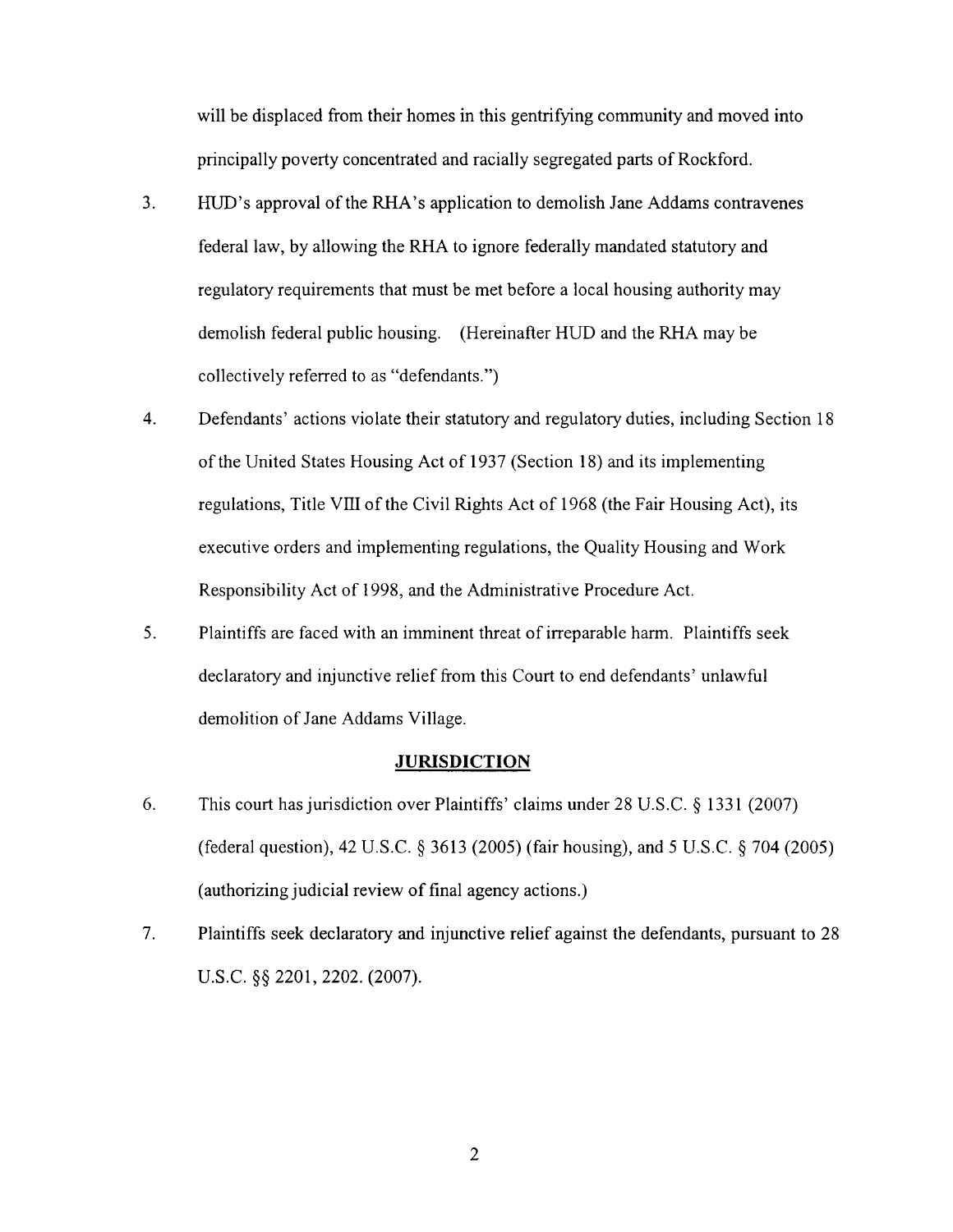#### **PARTIES**

### A. **The Plaintiffs.**

- 8. Plaintiff Irene Brown is a 58 year-old African-American woman who currently lives at 315 College Avenue, Rockford, Illinois, in Jane Addams Village, with one daughter and six young grandchildren. She has lived at Jane Addams Village for at least 11 years and wishes to remain there with her family because the neighborhood is safe, the children enjoy their schools, and her Jane Addams apartment affords her family stable, affordable, and suitable housing. The RHA did not provide Ms. Brown with housing mobility counseling to help her identify housing in integrated neighborhoods. Rather, the RHA notified Ms. Brown that she and her family will be involuntarily displaced on July 31, 2007 to another RHA development which she believes to be unsafe and a less desirable environment than Jane Addams. Ms. Brown wants to stay in Jane Addams Village.
- 9. Plaintiff Dorothy Jones is a 51 year-old African-American woman who currently lives at 353 College Avenue, Rockford, Illinois, in the Jane Addams Village. She has lived at Jane Addams for 22 years. She wishes to remain at Jane Addams because it is close to public transportation, the neighborhood is safe, and Jane Addams Village provides stable, reliable, and affordable housing. The RHA did not offer Ms. Jones housing mobility counseling to help her identify housing in integrated neighborhoods. Rather, the RHA has notified Ms. Jones that she will be involuntarily displaced on July 31, 2007 to either private rental housing with a Housing Choice Voucher, or to other public housing, which she believes is unsafe and a less desirable environment. Ms. Jones would like to stay in Jane Addams Village.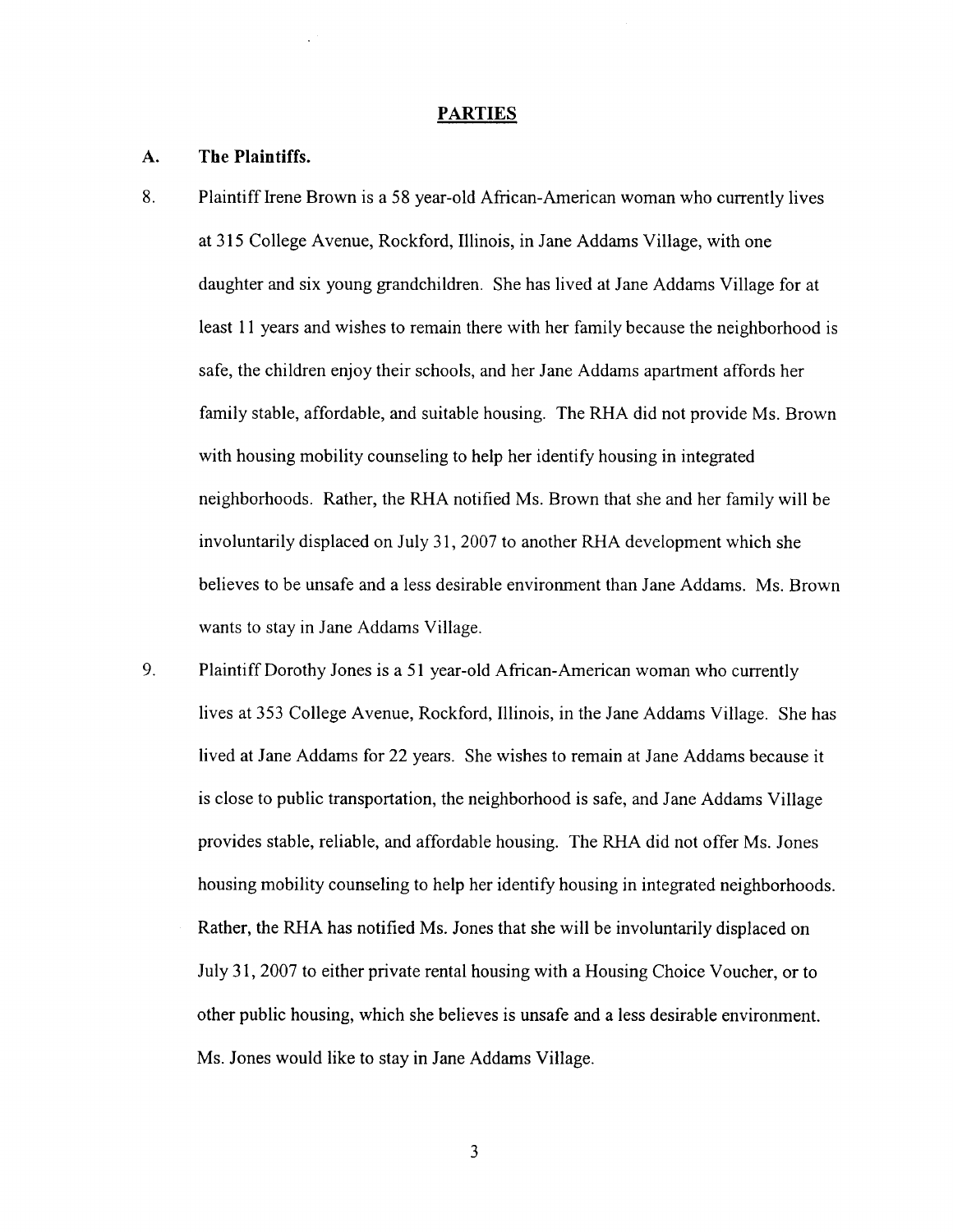### **B. The Defendants.**

- 10. Defendant HUD is the federal agency charged with administration and enforcement of all federal laws and regulations relating to the demolition of federal public housing, including compliance with the Fair Housing Act, 42 U.S.C. §§ 3601 (2007) *et seq.*
- 11. Defendant Alphonso Jackson is the Secretary of HUD, and, as such, is charged with the administration and enforcement of all functions, powers and duties of HUD, including those related to the demolition of federal public housing and the Fair Housing Act. Defendant Jackson is sued in his official capacity. Hereinafter, Defendants HUD and Jackson are referred to collectively as "HUD."
- 12. Defendant Rockford Housing Authority (RHA) is an Illinois municipal corporation, created and existing under the Illinois Housing Authorities Act, 310 Ill. Comp. Stat. 10/1 (2007) *et seg.* The RHA is a Public Housing Agency within the meaning of 42 U.S.C. § 1437 (2007).
- 13. At all times pertinent hereto the Defendant RHA has acted in its official capacity and under color of state law.

## **STATUTORY AND REGULATORY FRAMEWORK**

- 14. The United States Housing Act of 1937 declares that it is "the policy of the United States to promote the general welfare of the Nation by employing its funds and credit ... to remedy the unsafe housing conditions and the acute shortage of decent and safe dwellings for low-income families..." *Id.*
- 15. The national housing goal is the realization as soon as feasible of "a decent home and a suitable living environment for every American family." 42 U.S.C. § 1441 (2007).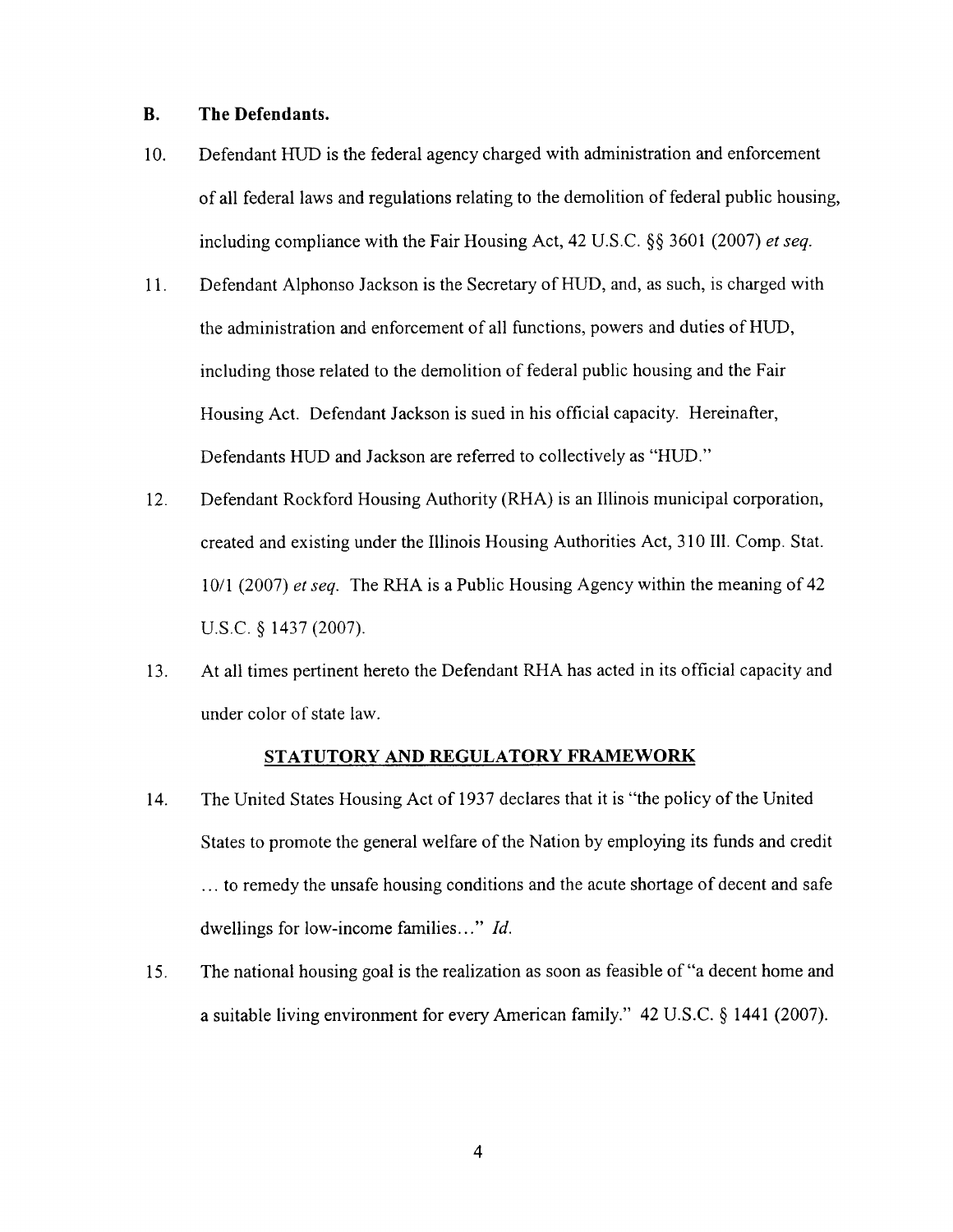- 16. The demolition and disposition of public housing is authorized under Section 18 of the United States Housing Act of 1937 (Section 18), as amended in its entirety by the Quality Housing and Work Responsibility Act (QHWRA) of 1998.
- 17. HUD has promulgated regulations, starting at 24 C.F.R. § 970 (2007), detailing the administrative steps required to perform demolition/disposition activity in accordance with Section 18. 24 C.F.R. § 970 was recently revised and the updated regulation went into effect November 24, 2006. Demolition or Disposition of Public Housing Projects, 71 Fed. Reg. 62,354 (Oct. 24, 2006)(to be codified at 24 C.F.R. pt. 970).
- 18. Before demolishing all or part of a public housing development, Section 18 and 24 C.F.R. § 970 require the local public housing authority (PHA) to submit a demolition application, commonly referred to as a "Section 18 demolition application" to HUD for its approval. *See* 42 U.S.C. § 1437p(a), (b).
- 19. Section 1437p(a)(1)-(6) details the certification requirements a PHA must meet in its Section 18 application order to gain the HUD Secretary's approval for demolition.
- 20. The HUD Special Applications Center (SAC), located in Chicago, and the affected HUD local field office, are vested with the responsibility of evaluating the submitted application's compliance with Section 18 and the other relevant federal laws. Based on that review, SAC and the local field office approve or deny the demolition application.
- 21. The threshold question under Sec. 18 for any demolition application is whether the property to demolish is physically obsolete. A property is physically obsolete if: (i) the portion of the public housing development to be demolished is obsolete as to physical condition, location, or other factors, making it unsuitable for housing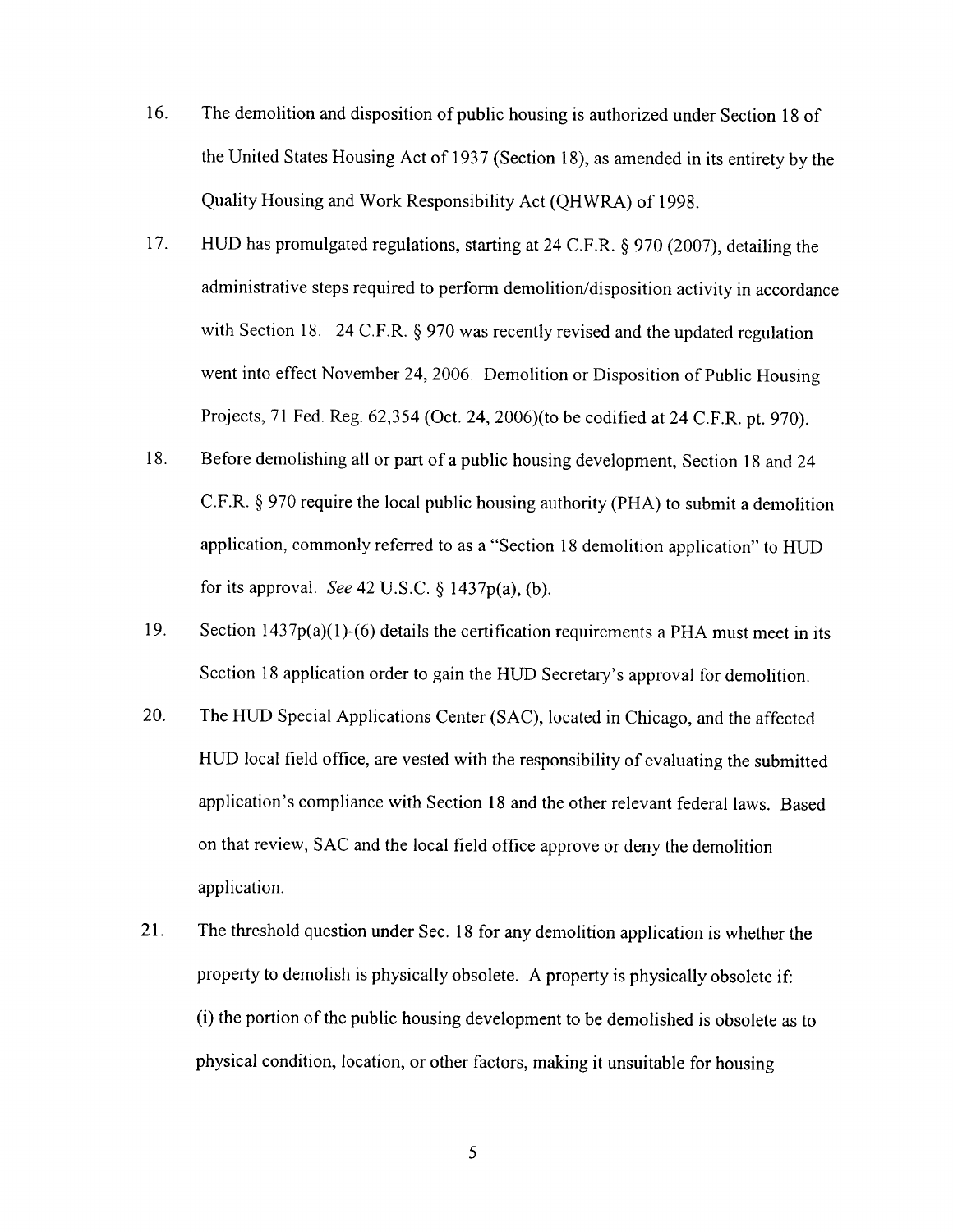purposes; and (ii) no reasonable program of modifications is cost-effective to return the development or portion thereof to useful life. (obsolescence requirement) 42 U.S.C.A. § 1437p(a)(1)(A). *See also* 24 C.F.R. § 970.15(a)(1).

- 22. Furthermore, if the application is for **partial demolition,** such as here, rather than total demolition of a project, the PHA must meet the threshold obsolescence requirement as stated above **and** an additional viability requirement: that the demolition will help to ensure the viability of the remaining portion of the project. 42 U.S.C.  $\S$  1437 $p(a)(1)(B)$  (viability requirement).
- 23. The viability requirement is met if the PHA can show that the demolition of a portion of a public housing development will help ensure the viability of the rest of the development by reducing density to improve access to "emergency, fire, or rescue services, or improve marketability by reducing the density to that of the neighborhood or other developments in the PHA's inventory." 24 C.F.R. § 970.15(c).
- 24. In short, a PHA seeking to demolish a portion of a public housing development must meet **both the two-part obsolescence test and the additional viability requirements.** 42 U.S.C. § 1437p(a)(1)(A), (B); 24 C.F.R. § 970.15.
- 25. In addition to those initial requirements, the PHA must meet a myriad of other consultation and certification requirements before submitting its Section 18 demolition application.
- 26. For example, before submitting its specific application, the PHA must also consult with the residents affected by the demolition, each affected resident advisory board or PHA-wide resident organization, and the appropriate government officials, and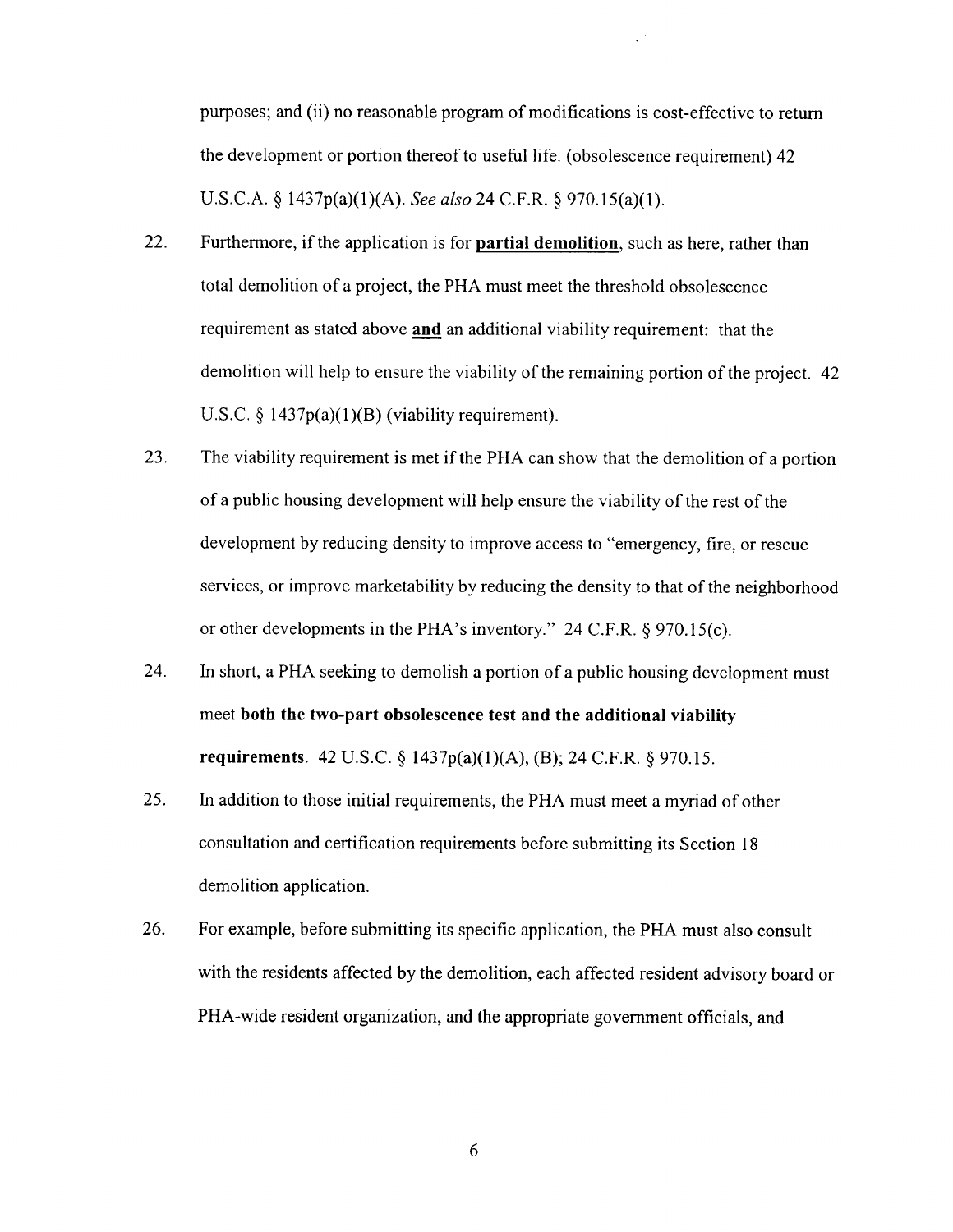provide evidence of these consultations in its application. 24 C.F.R. §§ 970.7(a)(14), 970.9(a).

- 27. The PHA must also seek approval of the specific demolition application from the PHA Board of Commissioners. 24 C.F.R. § 970.7(a)(13). The authorizing resolution should be dated and signed after the resident and local government consultation is complete. *Id.*
- 28. The PHA must also certify compliance with the Section 18 and 24 C.F.R. § 970 relocation requirements, including offering comparable replacement housing located in an area not generally less desirable than the location of the displaced person's housing, housing counseling for displaced residents, and the payment of actual and reasonable relocation expenses. 42 U.S.C. §§ 1437p(a)(4); 24 C.F.R. § 970.21 (2006); Dep't of Hous. and Urban Dev. Office of Pub. and Indian Hous., Demolition/Disposition Processing Requirements under the 1998 Act. Notice PIH 2005-32 (HA), Aug. 31, 2005).
- 29. Finally, the PHA must certify compliance with the applicable civil rights laws, including the duty not to discriminate or perpetuate racial residential segregation, and the duty to affirmatively further fair housing. 42 U.S.C. § 1437p; 24 C.F.R. § 970.21.
- 30. HUD has a duty to disapprove an application if it determines that any PHA certification is clearly inconsistent with the PHA Annual Plan, any information or data available to HUD relevant to the regulatory and statutory requirements, "such as failure to meet the requirements for the justification for demolition" under 24 C.F.R. § 970.15, or any information requested by HUD. 42 U.S.C. § 1437p(b)(1); 24 C.F.R. § 970.29(a).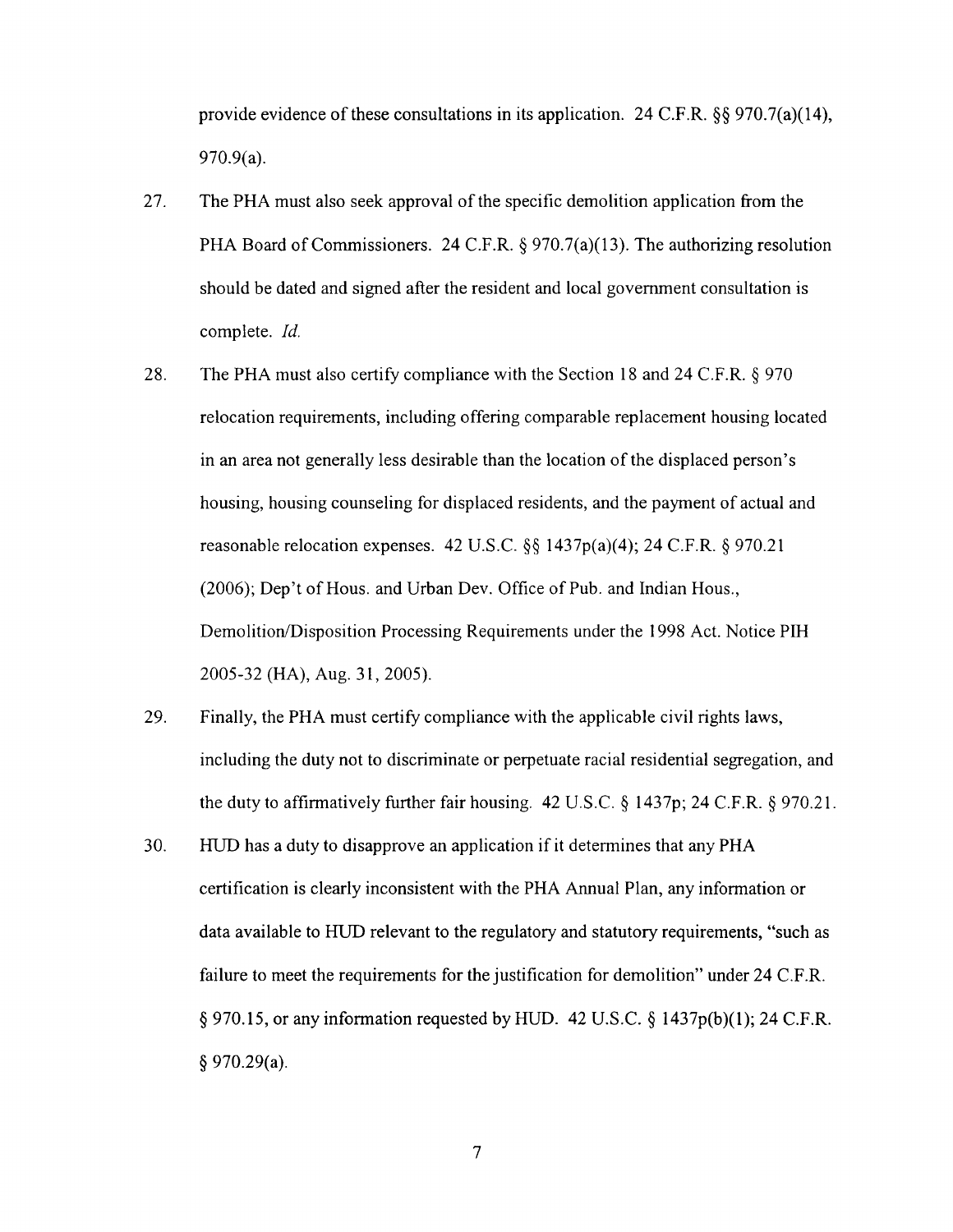31. HUD also has a duty to disapprove the application if it was not developed in consultation with the affected residents, resident advisory boards or resident-wide organizations, or the appropriate local government officials. 42 U.S.C  $\S$  1437p(b)(2); 24 C.F.R. § 970.29(b).

#### **STATEMENT OF FACTS**

- 32. On June 30, 2006, the RHA submitted its initial application to partially demolish Jane Addams Village/Brewington Oaks development by demolishing the 84 units at Jane Addams. See June 30, 2006 RHA Application to HUD, attached as Exhibit A.
- 33. The RHA intended to convert the land upon which Jane Addams Village sits to green space. August 1, 2006 Letter from Sherri Tracy to Diane Lombardo, attached as Exhibit B.
- 34. According to the RHA, Jane Addams Village was nearly 40 years old, the units had not had major improvement since the development was built, some of the units contained mold, and there was evidence of foundation erosion around many of the buildings. Ex. A, at 36-38. In addition, RHA claimed that the roofing, electrical and plumbing systems were outdated, that the site was an "eyesore" to the community, and that the site serves as a "magnet for gang activity, drugs and crime." *Id.*
- 35. The RHA further stated that it estimated that the cost of rehabilitation was \$14,265, 261, which was 92.27 percent of the total development cost limit. Ex. A, at 42. Total development cost is a means for determining the cost limits for the construction of public housing. 42 U.S.C. § 1437d(b)(2). Under HUD regulations in effect at the time, HUD did not consider a program of modifications to be cost-effective if the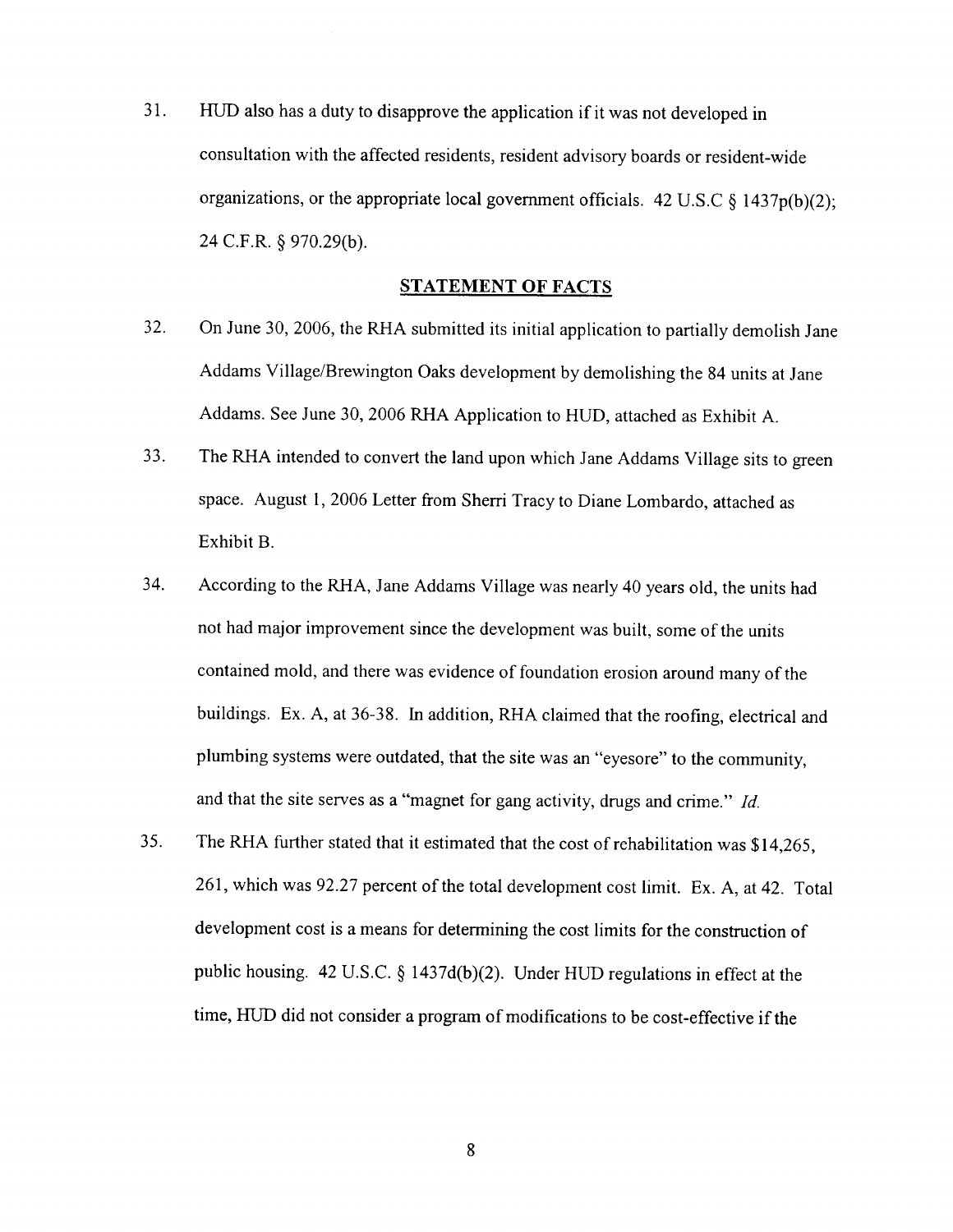costs of such program exceeded 90 percent of total development cost ("TDC"). 24 C.F.R. § 970.6 (2006).

- 36. The RHA also certified that it consulted with the residents affected by the demolition, the affected resident advisory boards, and the appropriate local government officials. Ex. A, at 62, 63 (Section 8, Lines 1, 2); and Ex. A, at 1. The RHA also certified that it received proper authorization for the demolition from the RHA Board of Commissioners. Ex. A at 1.
- 37. Finally, the RHA certified that its relocation activities and its plan would be in conformance with the Fair Housing Act and "also certifies that it will affirmatively further fair housing." Ex. A at 2. The RHA stated that the families residing in the 81 occupied units, including the plaintiffs, would be relocated into another RHA property or the private housing market with "Section 8" Housing Choice Vouchers and provided appropriate relocation assistance. Ex. A, at (Section 7, Line 3) at 54.
- 38. On information and belief, the RHA's relocation policies and practices had the effect of discouraging the plaintiffs from inspecting or renting housing units in predominately white or racially integrated neighborhoods in Rockford. On information and belief, the RHA failed to inform the plaintiffs of the desirable features of such neighborhoods. On information and belief, the RHA failed to provide any housing counseling services to plaintiffs, beyond distributing lists of potential rental units and those lists were of units in predominately poor, minority areas of Rockford. On information and belief, the RHA failed to effectively take affirmative steps such as outreach to landlords in predominately white or racially integrated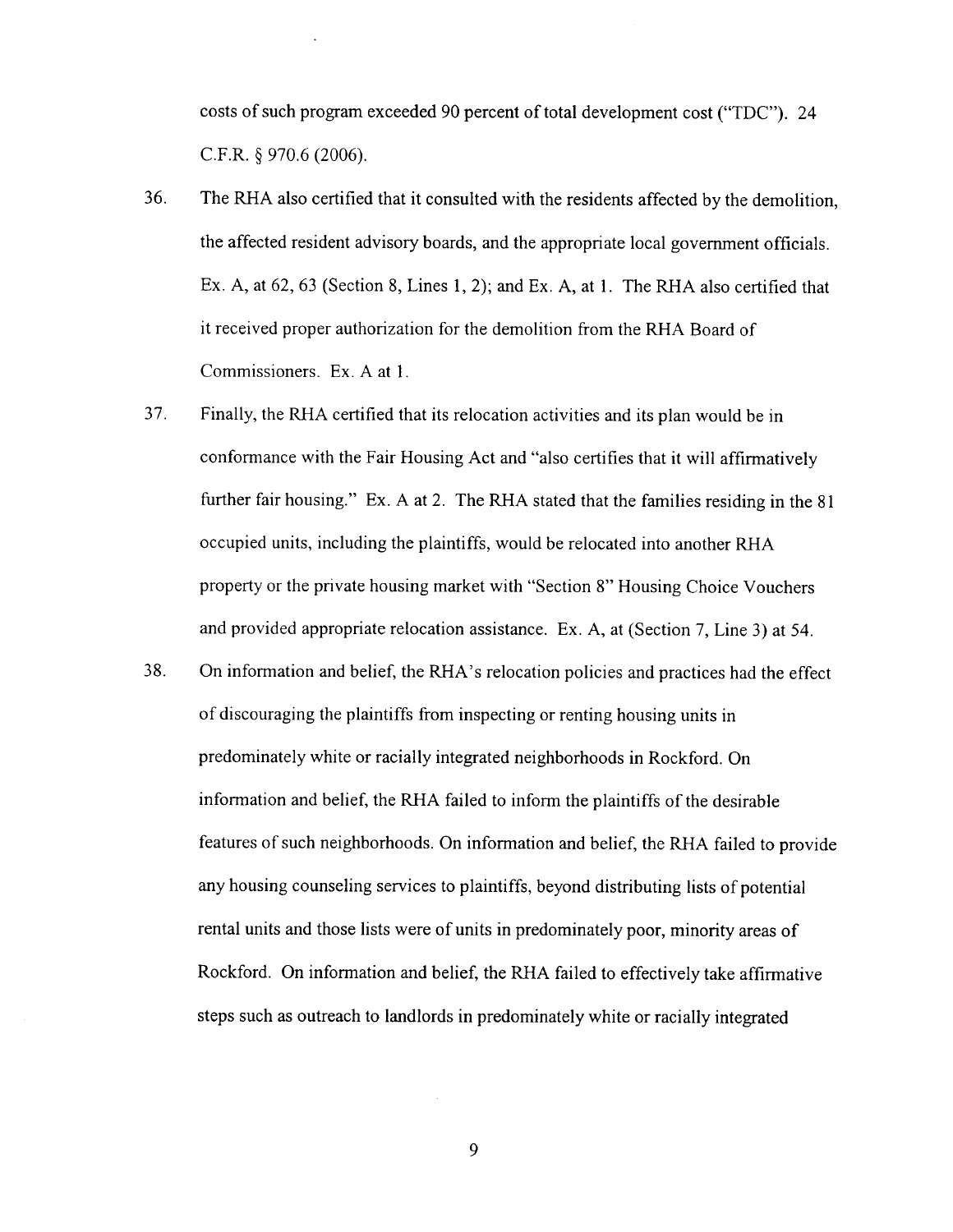neighborhoods, or the creation of incentives for its agents to relocate plaintiffs to such neighborhoods.

- 39. On October 13, 2006, HUD approved the RHA's partial demolition application for Jane Addams Village. Memorandum of Ainars Rodins to Steven E. Meiss, October 13, 2006, attached as Exhibit C. HUD found that the RHA met the obsolescence and viability requirements for partial demolition, submitted a satisfactory relocation plan, and otherwise provided the proper certifications. *Id.*
- 40. At the time the RHA submitted its initial demolition application for Jane Addams, the surrounding community, comprised of historic Rockford Victorian homes, was beginning to revitalize and gentrify.

### A. **Plaintiffs Dispute HUD's Initial Demolition Approval**

- 41. On May 16, 2007, the plaintiffs, through their legal counsel, demanded that HUD rescind its approval of the RHA's demolition application and the RHA cease all relocation activities and rescind its demolition application. Letter from Catherine Ritts and William P. Wilen to Joseph P. Galvan, May 16, 2007, attached as Exhibit D. Letter from Jeremy P. Bergstrom to Steven C. Anderson, May 16, 2007, attached as Exhibit E. Based on the inspection of the development by plaintiffs' consulting structural engineer, Donald Kimball Jr., Principal, K2N Crest, P.C., (Mr. Kimball) plaintiffs alleged that there was no evidence that Jane Addams Village was obsolete as to physical condition, location or other factors. Ex. D, at 1.
- 42. Mr. Kimball found that the development was not physically obsolete but rather a typical multifamily residential townhouse development with recent building and site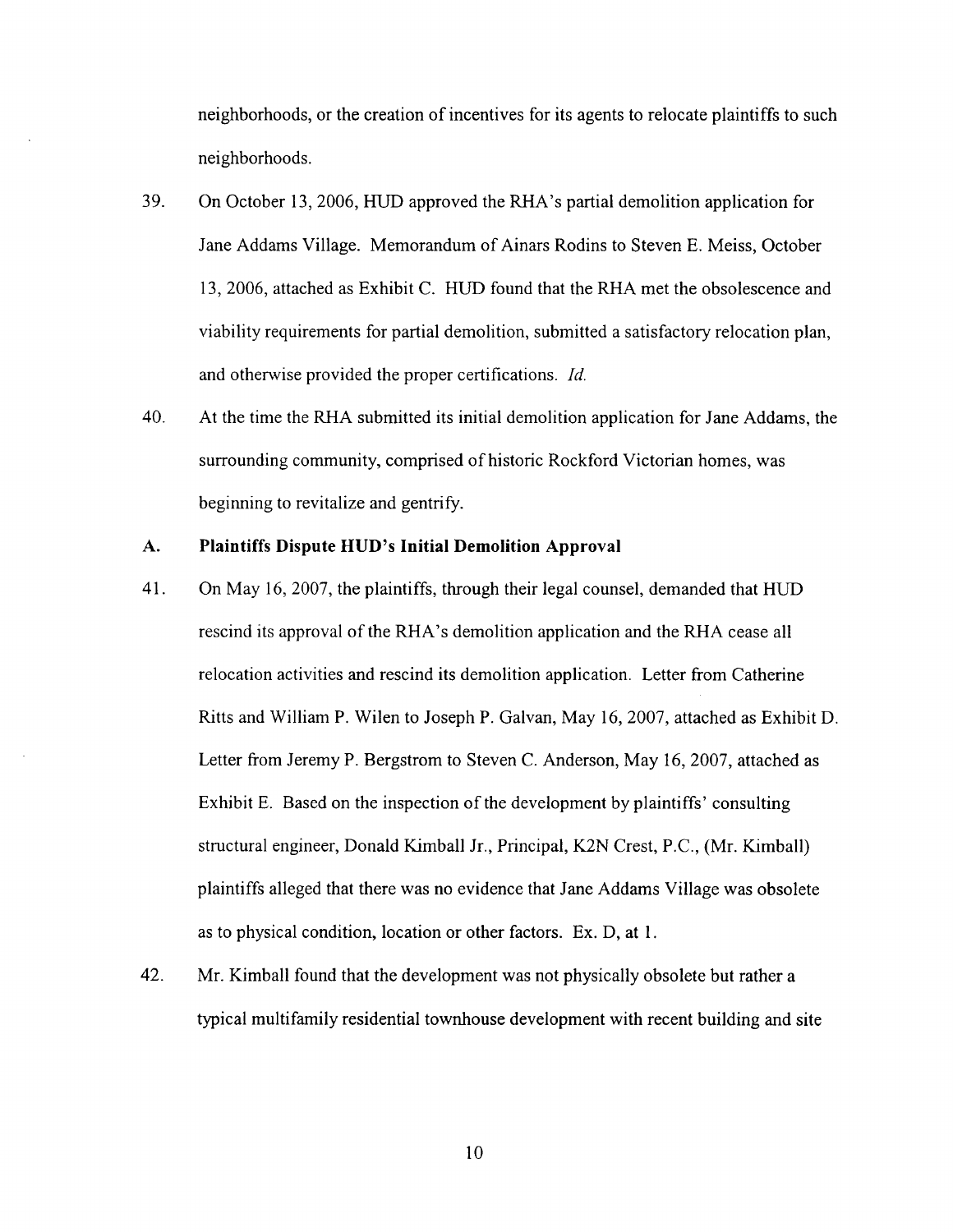improvements, highly integrated into the larger community. Review of Proposed Demolition, Apr. 18, 2007, attached as Exhibit F, at 4.

- 43. Mr. Kimball also determined that RHA's estimated costs of rehabilitation were grossly inflated and that there was "a range of reasonable programs of modifications that would cost-effectively extend the useful life of Jane Addams Village." Ex. F, at 12.
- 44. Finally, plaintiffs challenged the relocation of Jane Addams residents, the majority of whom are African-American women with children, into the Housing Choice Voucher program, arguing that the relocation plan offered no housing mobility counseling to plaintiffs and other tenants, or any help in exploring their full range of housing choices, including moving to integrated areas of Rockford. Ex. D, at 3; Ex. E, at 2.
- 45. The plaintiffs argued that the RHA's principal housing relocation assistance tool, a document containing the addresses of potential rental units in Rockford, was composed of units overwhelmingly located in racially and poverty concentrated areas of Rockford. *Id.*

# **B. HUD's Investigation into Plaintiffs' Allegations**

46. In June 1, 2007 letters to plaintiffs and the RHA, HUD advised the parties it would conduct an on-site review of the Jane Addams development the week of June 11-15, 2007 to determine if the Jane Addams Village met the obsolescence requirement. Letter from Ainars Rodins to Jeremy P. Bergstrom, June 1, 2007, attached as Exhibit G, at 1. HUD further determined it would investigate plaintiffs' allegations that the relocation of the Jane Addams residents violated Title VIII and Section 18. Ex. G at 2.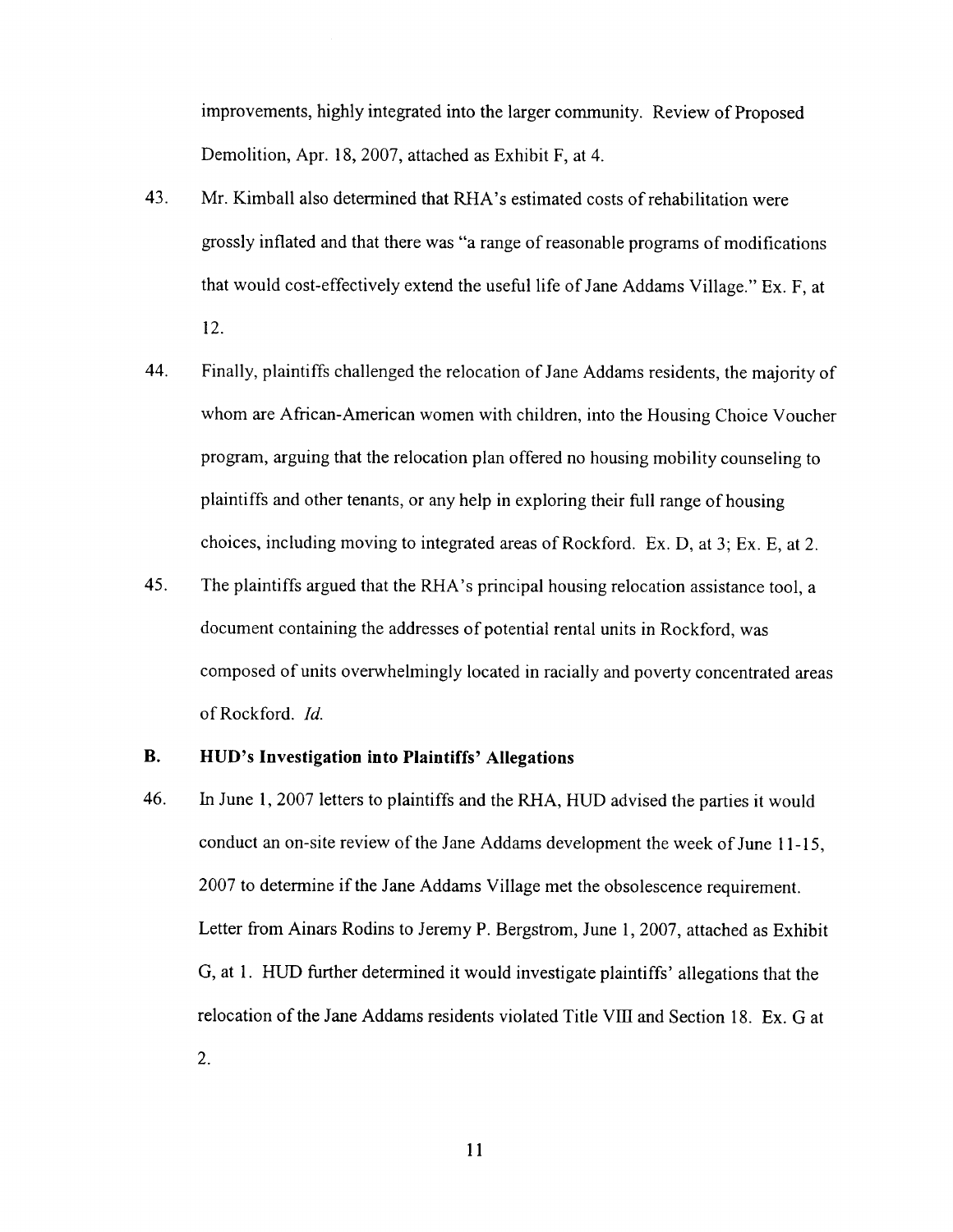- 47. On information and belief, the RHA provided HUD copies of the documents given to the Plaintiffs containing the addresses of potential rental units in Rockford. On information and belief, the RHA also gave HUD the current addresses of all of the relocated Jane Addams residents. On information and belief, those addresses show that the majority of tenants relocated from Jane Addams moved to racially segregated, poverty concentrated areas of Rockford.
- 48. On June 12, 2007, HUD conducted an on-site inspection of the Jane Addams development, along with RHA staff, plaintiffs' counsel, and Mr. Kimball.
- 49. On July 10, 2007, HUD sent plaintiffs a letter stating that, based on the June 12, 2007 inspection and Mr. Kimball's April 8, 2007 report, HUD had determined that the "RHA failed to show that the development met the 2-part obsolescence test of 24 C.F.R. 970.15(a)(1)." Letter from Ainars Rodins to Jeremy P. Bergstrom, July 10, 2007, attached as Exhibit H, at I.
- 50. On June 29, 2007, prior to sending the July 10, 2007 letter to plaintiffs, HUD met with the RHA to explain its decision. *Id.* At this meeting, HUD and the RHA apparently also discussed other options available to the RHA, including "partial demolition based on density reduction/viability." Ex. H at 2.
- 51. As a result of this meeting, on July 5, 2007, the RHA submitted to HUD a revised application for partial demolition. July 5, 2007 Application, attached as Exhibit I. RHA's revised application was based *solely* on Section 18(a)(1)(B) of the United States Housing Act, 42 U.S.C. § 1437p(a)(1)(B) and 24 CFR 970.15(a)(2)—that the demolition will help insure the viability of the remaining portion of the project. *Id.*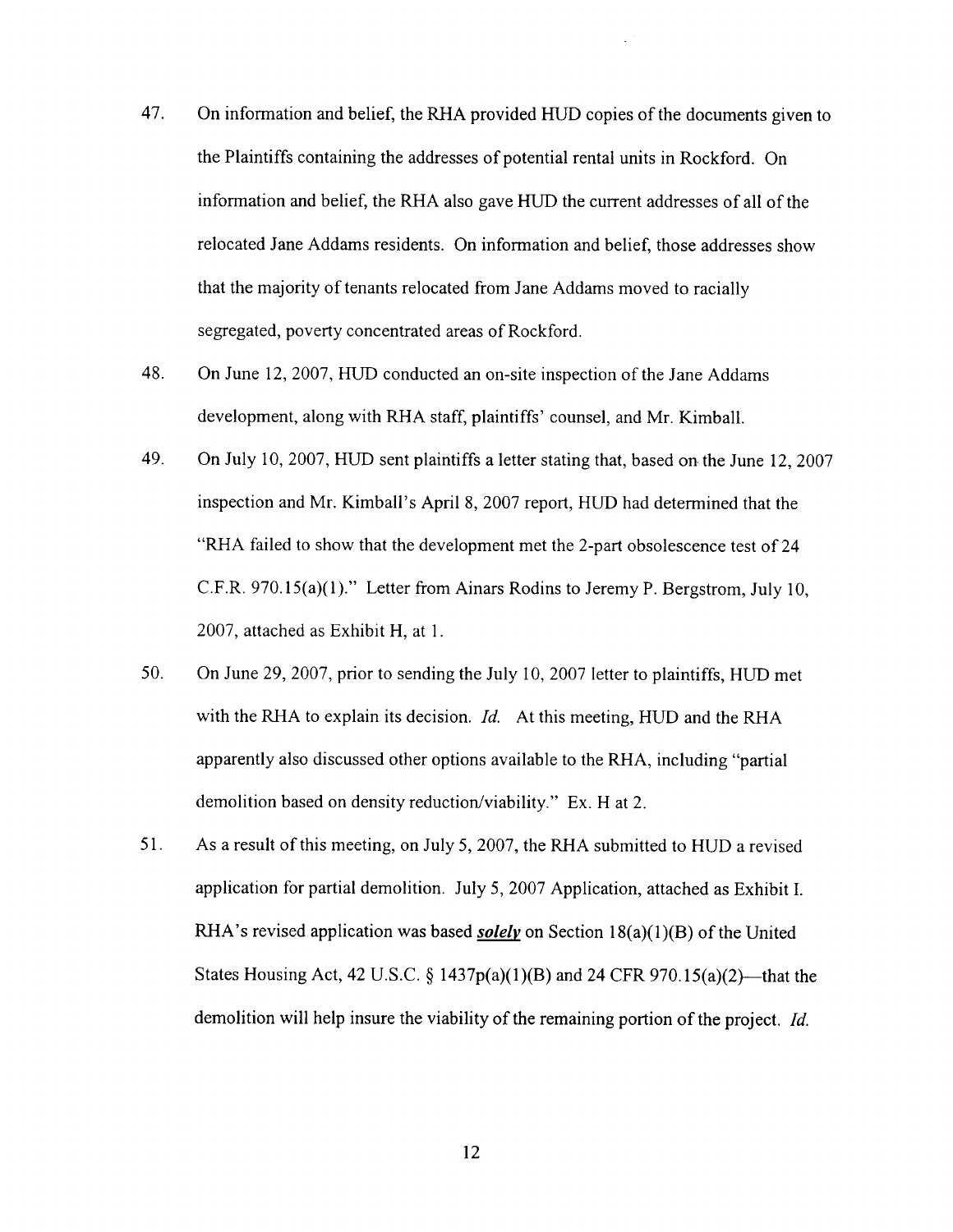- 52. In the revised portion of the partial demolition application, the RHA argued that demolishing Jane Addams would improve the marketability and ensure the long-term viability of the 418 high rise units at Brewington Oaks and reduce the gang and crime activity in the community. Ex. I, at 3-4.
- 53. The RHA made no other changes in its revised partial demolition application, nor did it add data regarding Jane Addams' obsolescence. *Id.* at 1.
- 54. On information and belief, prior to submitting its July 5, 2007 revised partial demolition application, the RHA did not consult with the residents or resident advisory boards to discuss the revised partial demolition application.
- 55. On information and belief, prior to submitting its July 5, 2007 revised partial demolition application, the RHA did not convene a meeting of the RHA Board of Commissioners to discuss and pass a resolution authorizing the revised partial demolition application.
- 56. Regardless, on July 10, 2007, HUD approved the RHA's revised application for demolition, finding that the RHA met HUD's described "partial demolition test of 24 CFR 970.15(a)(2)." Letter from Ainars Rodins to Steven C. Anderson, July 10, 2007, attached as Exhibit J. HUD approved the revised application even though it had determined RHA failed to meet the Section 18 threshold requirement of obsolescence.
- 57. In its decision, HUD determined that the RHA must work with HUD during the ongoing investigation of the fair housing issues concerning RHA's relocation activities for residents of Jane Addams Village. *Id.*
- 58. On July 11, 2007, plaintiffs wrote to HUD to point out that, under the federal statute and regulations, HUD could not approve an application for partial demolition if the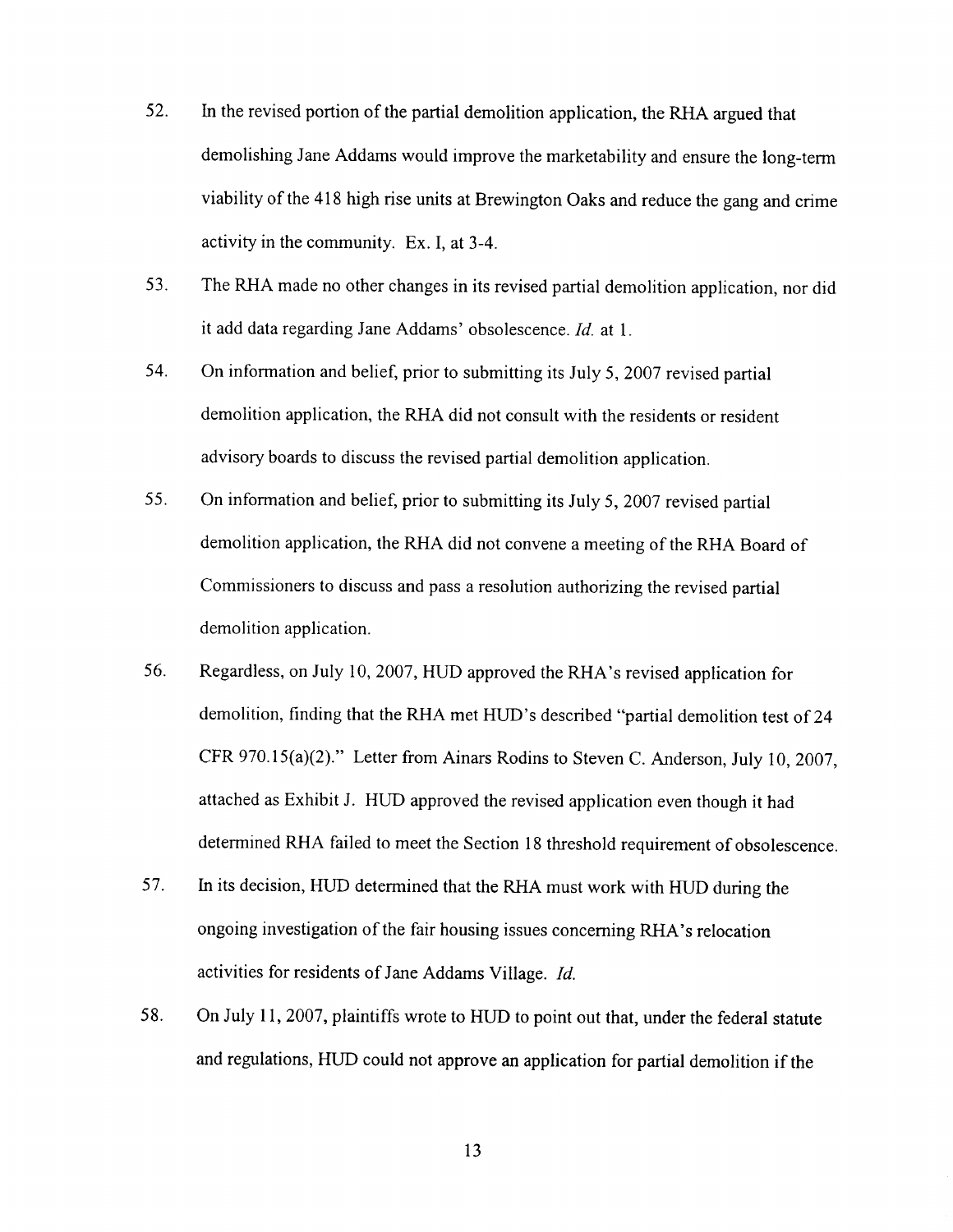two part test for obsolescence had not been met, as HUD had already determined, even if it thought the viability requirement had been met. Plaintiffs asked HUD to respond to them by July 13, 2007. Letter from Jeremy P. Bergstrom to Ainars Rodins, July 11, 2007, attached as Exhibit K.

59. On July 19, 2006, HUD responded to plaintiffs' July 11, 2007 letter, stating that HUD's decision to approve the revised partial demolition application was final and not subject to any subsequent administrative appeal or review. Letter from Ainars Rodins to Jeremy P. Bergstrom, July 19, 2007, attached as Exhibit L.

#### **INJURIES SUFFERED BY THE PLAINTIFFS**

- 60. Defendants' actions threaten plaintiffs Jones and Brown with imminent and irreparable injury, including involuntary displacement from their homes, the permanent loss of 84 units of public housing, the severing of personal, family and community ties, discrimination, the lack of access to public transportation, quality public education, and a gentrifying and revitalizing community.
- 61. According to U.S. Census data from 2000, African-Americans in Rockford disproportionately experience severe housing problems, such as cost burdens, a lack of basic facilities, and overcrowding. While African-Americans comprise 17.4% of the city's population, 20.1% of the households experiencing housing problems were African-American. Moreover, 26.4% of renters with housing problems were African-American, and 29.6% of extremely low-income renters with housing problems were African-American. Compared to white households, African-American households are over 2.5 times as likely to be extremely low-income renters with housing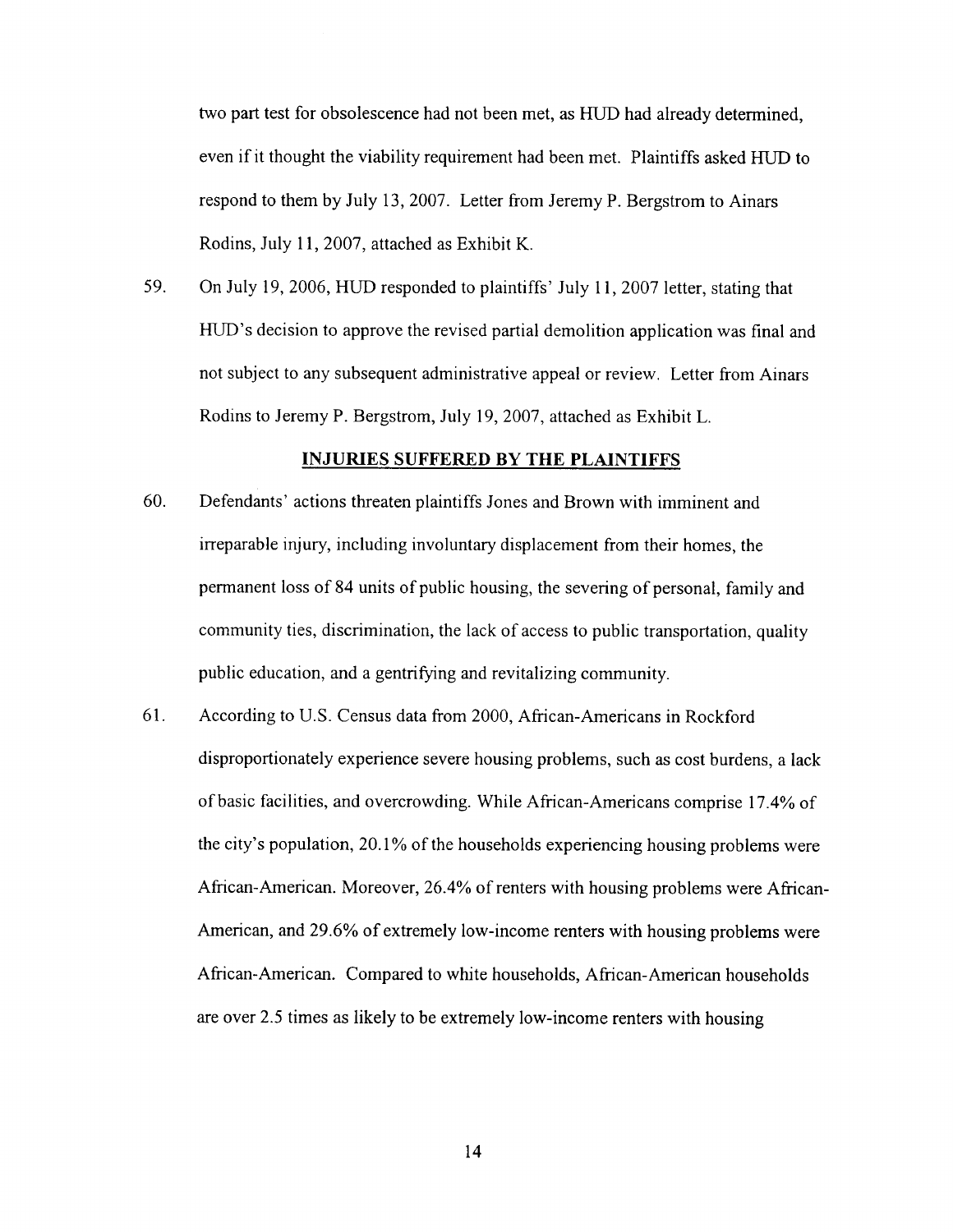problems in Rockford. *See* U.S. Census Data contained in Declaration by Alice Sverdlik, attached as Exhibit M, at  $\P$  5, 9c, 10c, 11c, and 13c.

- 62. According to RHA's 2006 Annual Plan, there are 579 families on the public housing waiting list. RHA 2006 Annual Plan, attached as Exhibit N, at 8. Of these families, two-thirds were African-American and one-third was white. *Id.* Public housing applicants in Rockford are thus two times as likely to be African-American than to be white.
- 63. The Defendants' plans to demolish Jane Addams Village would have an adverse discriminatory impact on African-Americans because this group is disproportionately eligible for subsidized housing and disproportionately represented among Jane Addams Village residents and the public housing waiting list applicants.
- 64. Defendants' actions have caused and will continue to create a severe hardship for plaintiffs and their families.
- 65. The plaintiffs have no adequate remedy at law.

## **CLAIMS FOR RELIEF**

### **CLAIMS AGAINST HUD**

# **VIOLATIONS OF THE UNITED STATES HOUSING ACT OF 1937** & **24 C.F.R. § 970**

# **COUNT I: FAILURE TO ENSURE COMPLIANCE WITH SECTION 18 OBSOLESCENCE REQUIREMENTS**

- 66. Plaintiffs re-allege paragraphs 1 to 65 of this Complaint and incorporate them herein.
- 67. Defendant HUD is an agency within the meaning of 5 U.S.C. § 701(b)(1) of the Administrative Procedure Act.
- 68. By approving the RHA's revised July 6, 2007 partial demolition application after it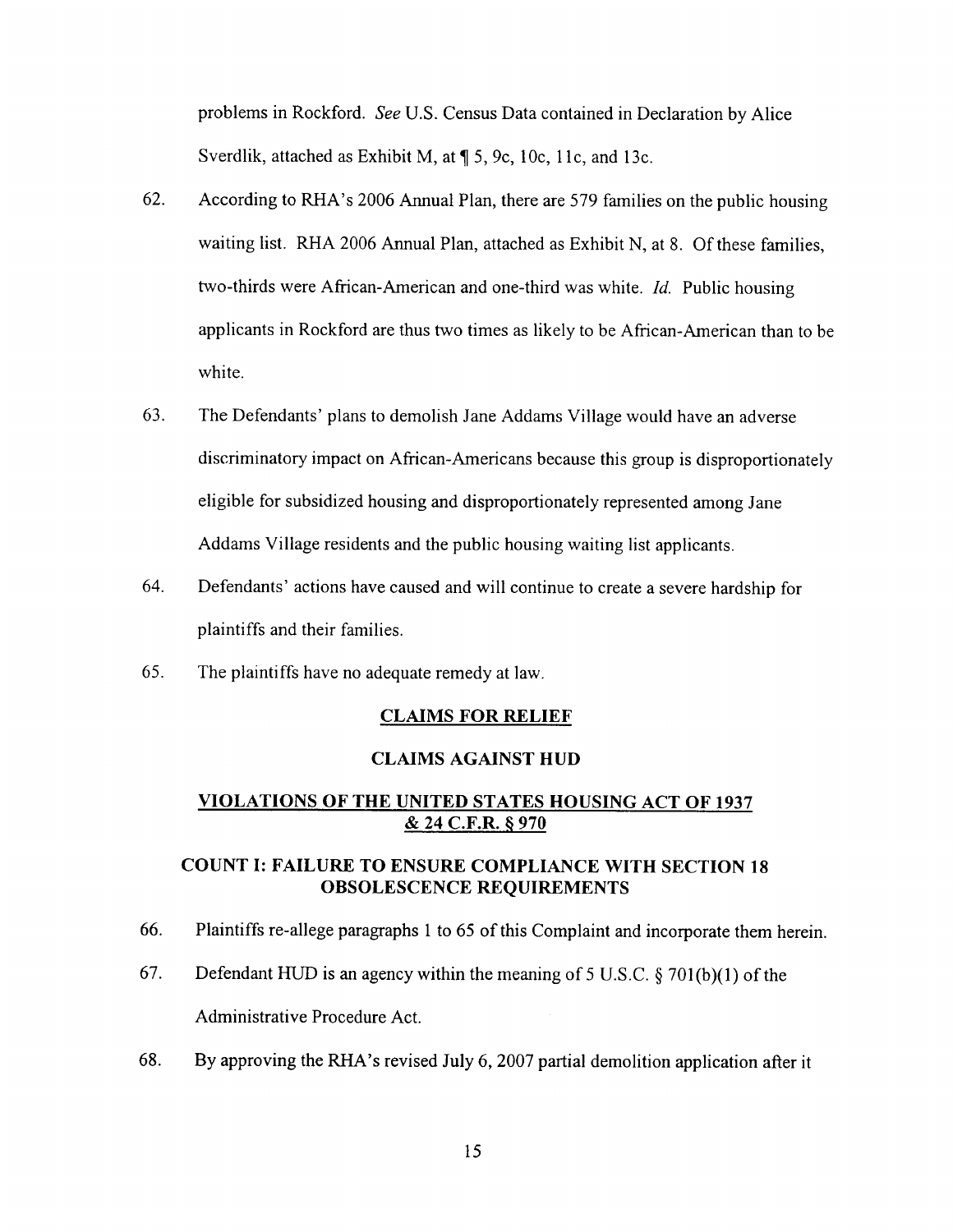determined that the defendant RHA did not meet the threshold obsolescence requirements for justification of the demolition, defendant HUD violated its duty not to approve the demolition of federal public housing without first requiring housing authority compliance with 42 U.S.C. § 1437 $p(a)(1)(A)$  and its implementing regulations at 24 C.F.R.  $\S$  970.29(a).

69. Pursuant to the Administrative Procedure Act, 5 U.S.C. §706 (2007), plaintiffs are entitled to declaratory relief and judgment.

# **COUNT II: FAILURE TO ENSURE COMPLIANCE WITH THE SECTION 18 CONSULTATION REQUIREMENTS**

- 70. Plaintiffs re-allege paragraphs 1 to 65 of this Complaint and incorporate them herein.
- 71. Defendant HUD is an agency within the meaning of 5 U.S.C. § 701(b)(1) of the Administrative Procedure Act.
- 72. By approving the July 6, 2007 revised partial demolition application even though the RHA failed to consult with the affected residents, resident advisory boards, or seek authorization from the RHA Board of Commissioners for that specific partial demolition application, defendant HUD violated its duty not to approve the demolition of federal public housing without first requiring housing authority compliance with 42 U.S.C.  $\S$  1437p(b)(2) and its implementing regulations at 24 C.F.R. § 970.29(b) et seq.
- 73. Pursuant to the Administrative Procedure Act, 5 U.S.C. § 706, plaintiffs are entitled to declaratory relief and judgment.

## **COUNT III: FAILURE TO ENSURE COMPARABLE REPLACEMENT DWELLING COMPLIANCE**

74. Plaintiffs re-allege paragraphs 1 to 65 of this Complaint and incorporate them herein.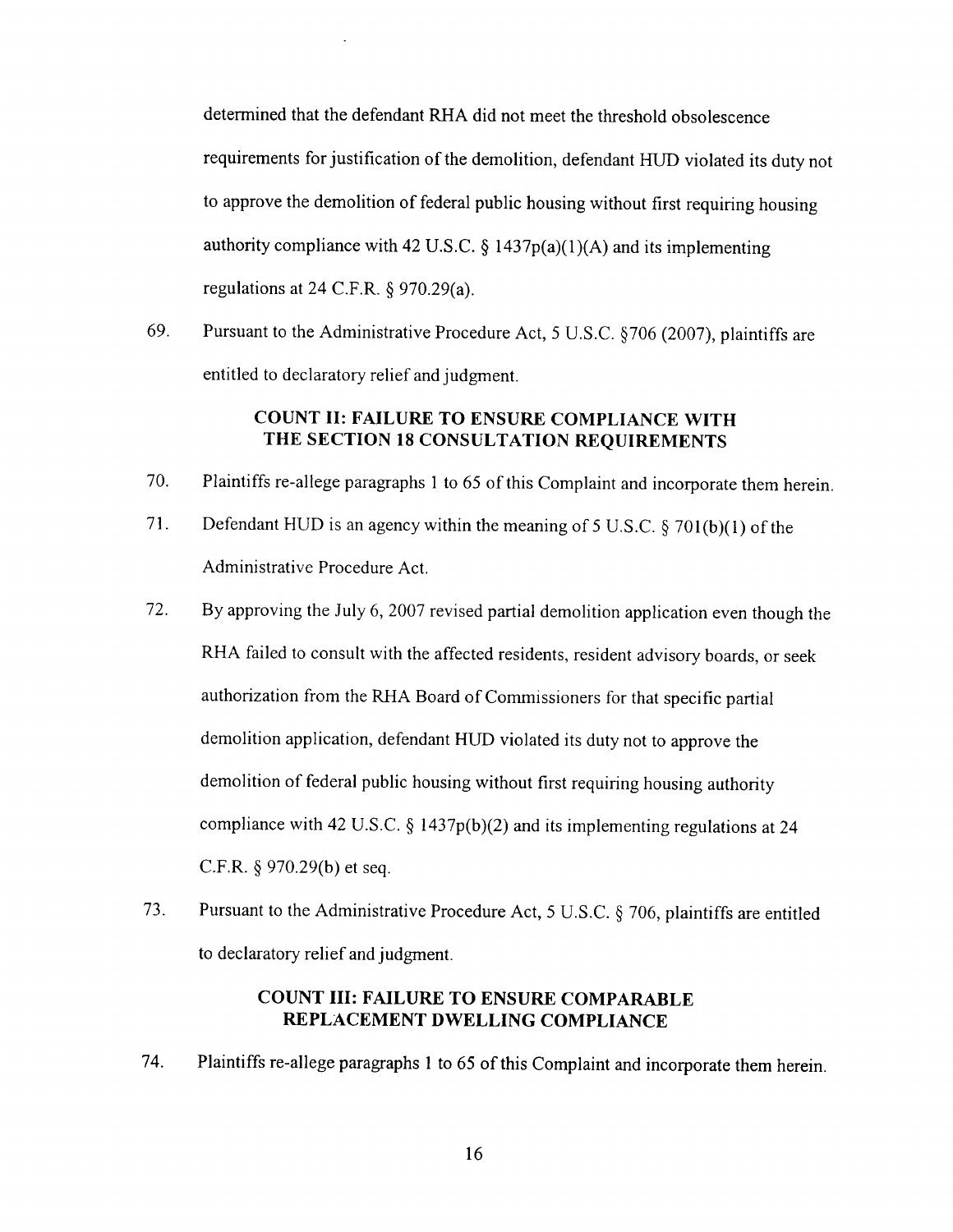- 75. Defendant HUD is an agency within the meaning of 5 U.S.C. § 701(b)(1) of the Administrative Procedure Act.
- 76. By approving the July 6, 2007 partial demolition application which fails to provide plaintiffs with comparable replacement dwellings in areas generally not less desirable than Jane Addams Village, defendant HUD violated its duty not to approve the demolition of federal public housing without first requiring housing authority compliance with 42 U.S.C. § 1437 $p(a)(4)(A)(iii)(II)$  and its implementing regulations at 24 C.F.R. § 970.21(a).
- 77. Pursuant to the Administrative Procedure Act, 5 U.S.C. § 706, plaintiffs are entitled to declaratory relief and judgment.

# **COUNT IV: VIOLATION OF THE ADMINISTRATIVE PROCEDURE ACT**

- 78. Plaintiffs re-allege paragraphs 1 to 65 of this Complaint and incorporate them herein.
- 79. Defendant HUD is an agency within the meaning of 5 U.S.C.  $\S 701(b)(1)$  of the Administrative Procedure Act.
- 80. Despite the violations alleged above and the information provided and available to them at the time, defendant HUD approved the defendant RHA's revised demolition application based on only one part of the demolition test set forth in Section 18 of the United States Housing Act and the implementing regulations, while ignoring all other requirements of public housing authorities prior to demolition, pursuant to 42 U.S.C.  $§1437p(a)(1)(A)$ . Defendant HUD thus took actions that were arbitrary, capricious, an abuse of discretion, not in accordance with law, in excess of statutory authority and without observance of procedures required by law, within the meaning of 5 U.S.C.  $\S$  706(2)(A),(C),(D).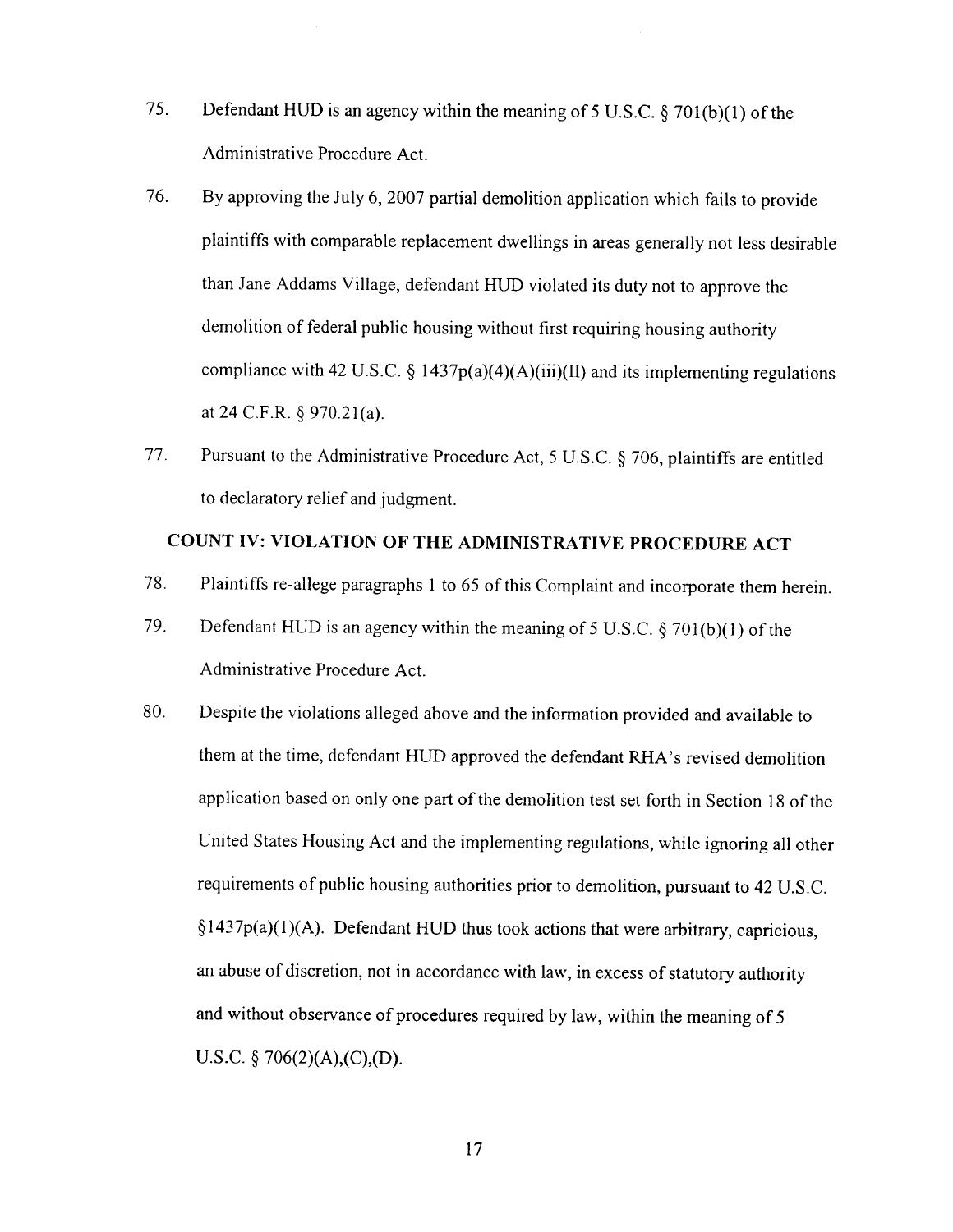### **CLAIMS AGAINST THE RHA**

# **VIOLATIONS OF THE UNITED STATES HOUSING ACT OF 1937** & **24 C.F.R. § 970**

### **COUNT V: FAILURE TO MEET THE PARTIAL DEMOLITION TEST**

- 81. Plaintiffs re-allege paragraphs 1 to 65 of this Complaint and incorporate them herein.
- 82. Defendant RHA is a "person" within the meaning of 42 U.S.C. § 1983, and its actions described herein were taken under color of state law.
- 83. By submitting a revised demolition application that fails to certify that the portion of the public housing project it seeks to demolish: (i) is obsolete as to physical condition, location, or other factors, making it unsuitable for housing purposes; and (ii) no reasonable program of modifications is cost-effective to return the development or portion thereof to useful life, defendant RHA violated its duty not to demolish federal public housing without first complying with 42 U.S.C. §  $1437p(a)(1)(A)$  and its implementing regulations at 24 C.F.R. § 970.15(a)(1).

## **COUNT VII: FAILURE TO CONSULT AND RECEIVE PROPER AUTHORIZATION**

- 84. Plaintiffs re-allege paragraphs 1 to 65 of this Complaint and incorporate them herein.
- 85. Defendant RHA is a "person" within the meaning of 42 U.S.C. § 1983, and its actions described herein were taken under color of state law.
- 86. By submitting a revised demolition application without first consulting with the affected residents, resident advisory boards, or without receiving authorization from the RHA Board of Commissioners for the revised application, defendant RHA violated its duty not to demolish federal public housing without first complying with 42 U.S.C.  $\S$  1437p(b)(2) and its implementing regulations at 24 C.F.R.  $\S$  970.29(b).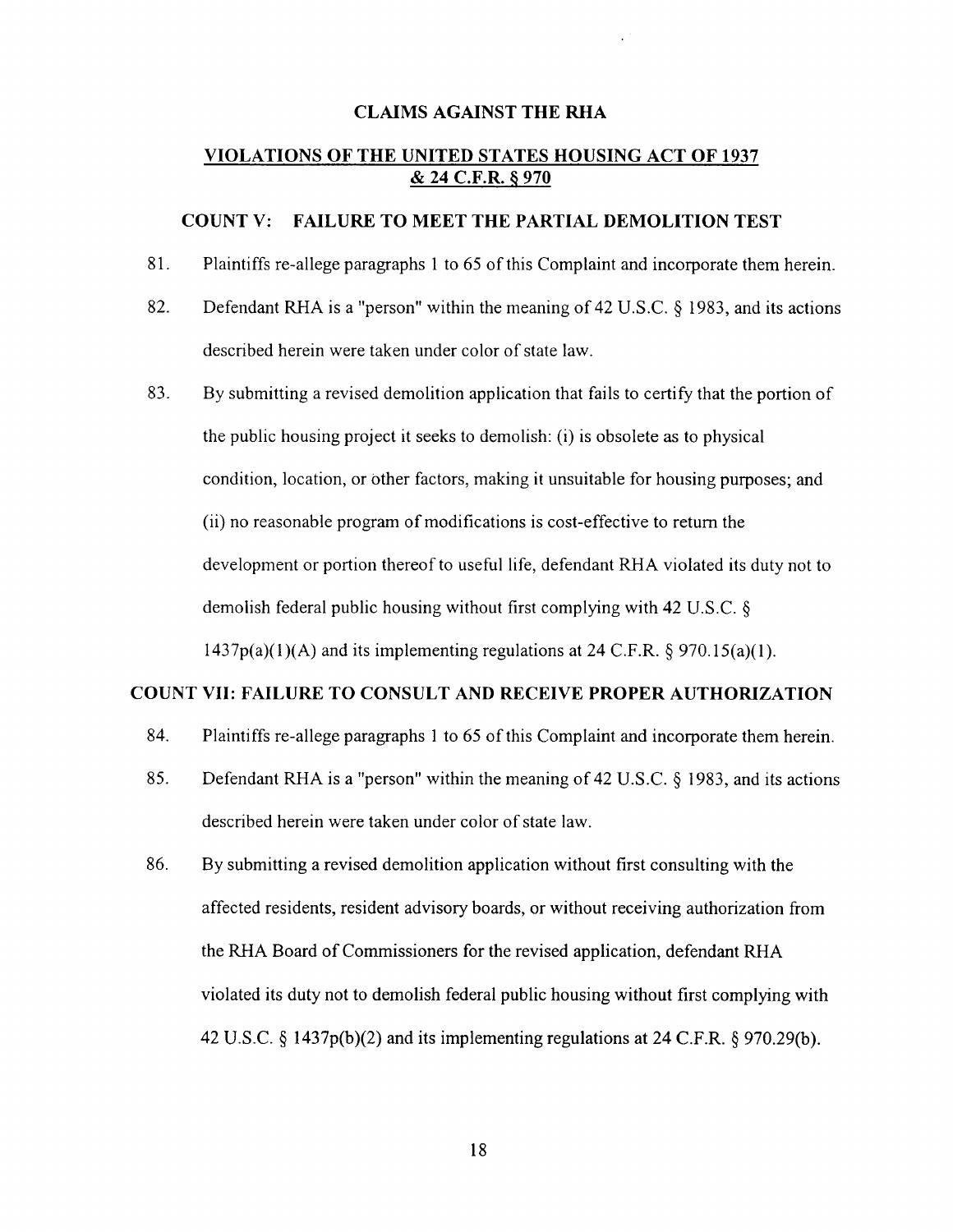# **COUNT VIII: FAILURE TO PROVIDE COMPARABLE REPLACEMENT DWELLINGS**

- 87. Plaintiffs re-allege paragraphs 1 to 65 of this Complaint and incorporate them herein.
- 88. Defendant RHA is a "person" within the meaning of 42 U.S.C. § 1983, and its actions described herein were taken under color of state law.
- 89. By failing to provide the plaintiffs with "comparable replacement dwellings" in areas "not generally less desirable...", defendant RHA violated its duty not to demolish federal public housing without first complying with 42 U.S.C. §

 $1437p(a)(A)(iii)(H)$  and its implementing regulations at 24 C.F.R. § 970.21(a).

# **CIVIL RIGHTS CLAIMS AGAINST BOTH DEFENDANTS**

# **Claims under Title VIII of the Civil Rights Act of 1968 , Executive Orders 11063 and 12892, and the Quality Housing Work Responsibility Act of 1998**

# **COUNT IX: ADVERSE DISPARATE IMPACT ON AFRICAN-AMERICANS, WOMEN, AND FAMILIES WITH CHILDREN**

- 90. Plaintiffs re-allege paragraphs 1 to 65 of this Complaint and incorporate them herein.
- 91. Defendant HUD is an agency within the meaning of 5 U.S.C.  $\S 701(b)(1)$  of the Administrative Procedure Act.
- 92. Defendants' actions as described above will have an adverse disparate impact upon plaintiffs as African-Americans, female-headed households, and families with children, and therefore, constitute a violation of the Fair Housing Act, 42 U.S.C. §§ 3604, 3613, as further elaborated by 24 C.F.R. §§ 100.50, 100.65, 100.70, 100.75, 100.80 and the Quality Housing Work Responsibility Act of 1998, 42 U.S.C. §  $1437c-1(d)(15)$ .
- 93. Pursuant to the Administrative Procedure Act, 5 U.S.C. § 706, Plaintiffs are entitled to declaratory relief and judgment.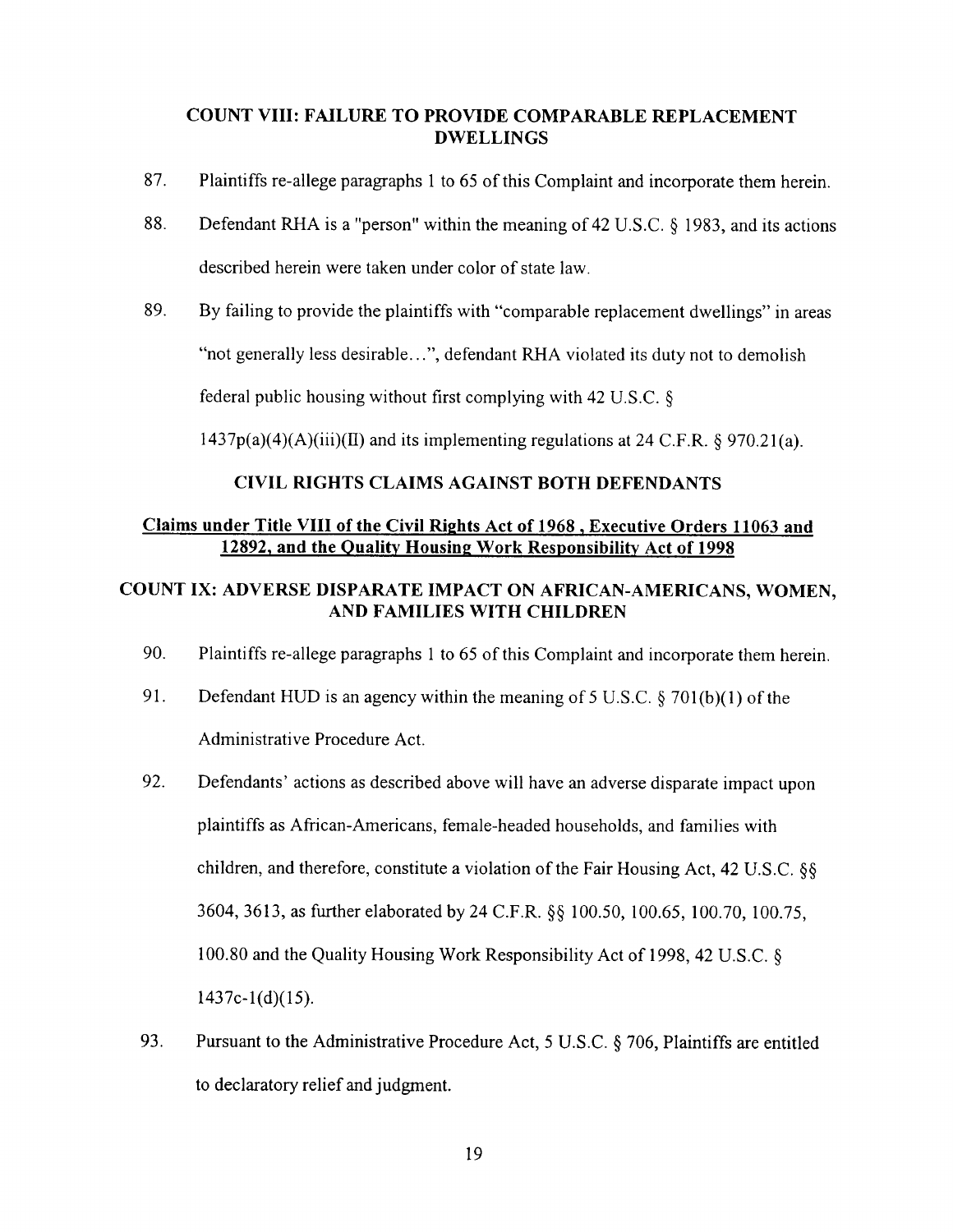## **COUNT VIII: FAILURE TO AFFIRMATIVELY FURTHER FAIR HOUSING**

- 94. Plaintiffs re-allege paragraphs 1 to 65 of this Complaint and incorporate them herein.
- 95. Defendant RHA is a "person" within the meaning of 42 U.S.C. § 1983, and its actions described herein were taken under color of state law.
- 96. By displacing plaintiffs from their homes in public housing and operating a relocation program that caused plaintiffs to likely become segregated into predominately African-American neighborhoods, defendant RHA violated its duty to affirmatively further fair housing pursuant to 42 U.S.C. § 3608(e)(5) (2007); 24 C.F.R. §§ 960.103(b), 107.20(a), 903.7(o), 982.53(b), (c); Exec. Order No. 11,063 (27 Fed. Reg. 11,527 (Nov. 20, 1962); Exec. Order No. 12,892, 59 Fed. Reg. 2,939 (Jan. 17, 1994); and the Quality Housing Work Responsibility Act of 1998, 42 U.S.C. § 1437c- $1(d)(15)$ .
- 97. By breaching their duty to affirmatively further fair housing, defendant RHA deprived plaintiffs of rights secured to them by federal law, in violation of 42 U.S.C. § 1983.
- 98. By approving the RHA's June 30, 2006 and July 6, 2007 demolition applications which contained therein the RHA's relocation services for the plaintiffs, defendant HUD violated its duty to administer HUD programs in a manner so as to affirmatively further fair housing, and have violated plaintiffs' rights under 42 U.S.C.  $§3608(e)(5);$ 24 C.F.R. §§ 960.103(b), 107.20(a), 903.7(o), 982.53(b), (c); and Exec. Order No. 11,063, 27 Fed. Reg. 11,527 (Nov. 20, 1962); Exec. Order No. 12,892, 59 Fed. Reg. 2,939 (Jan. 17, 1994).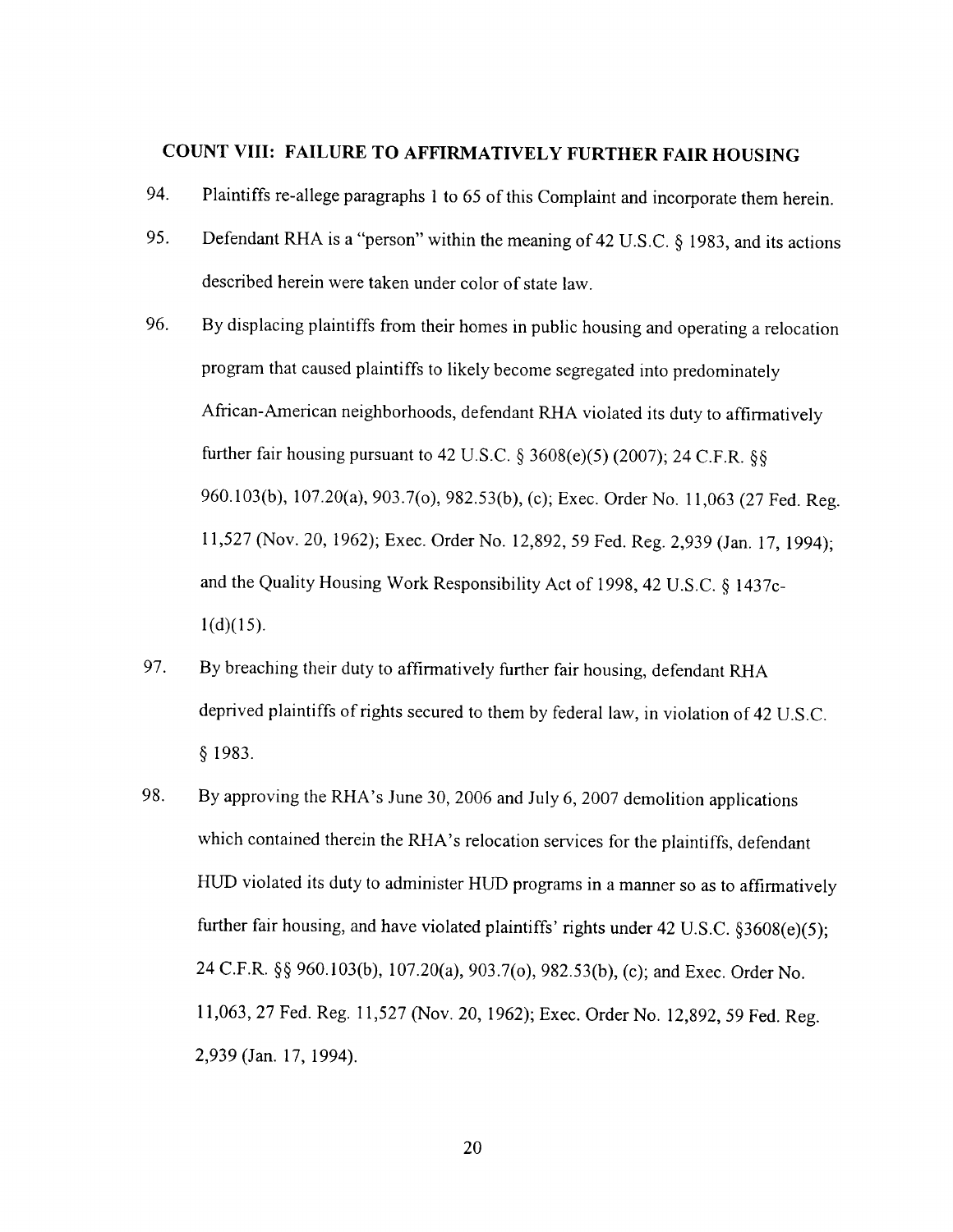99. Plaintiffs are entitled to declaratory relief and judgment directly under the Administrative Procedure Act, 5 U.S.C. § 706.

## **RELIEF REQUESTED**

WHEREFORE, plaintiffs respectfully request that this Court:

- A. Declare that the acts and omissions of the defendants, as set forth above, violate Section 18 of the United States Housing Act of 1937, 42 U.S.C. § 1437p, and its implementing regulations;
- B. Declare that the acts and omissions of the defendants, as set forth above, violate the Fair Housing Act, 42 U.S.C. §3601 *et. seq.,* its implementing regulations, and Executive Orders 11063 and 12892; and the Quality Housing Work Responsibility Act of 1998, 42 U.S.C. § 1437c-1(d)(15).
- C. Declare that the actions of defendant HUD are arbitrary, capricious, and otherwise not in accordance with the law and without observance of procedure required by law in violation of the Administrative Procedure Act, 5 U.S.C. § 706.
- D. Enter a temporary restraining order and a preliminary and permanent injunction, without bond or upon a nominal bond, enjoining defendants from:
	- (1) Demolishing or otherwise rendering uninhabitable any portion or unit comprising Jane Addams Village;
	- (2) Involuntarily relocating plaintiffs from Jane Addams Village;
	- (3) Engaging in any relocation activities with respect to plaintiffs that fail to affirmatively further fair housing or have a disparate impact on African-Americans, women, and families with children;
- E. Enter an order requiring Defendants to pay plaintiffs' reasonable costs and the attorneys' fees of the Sargent Shriver National Center on Poverty Law for the prosecution of this action in accordance with 42 U.S.C. § 1988.